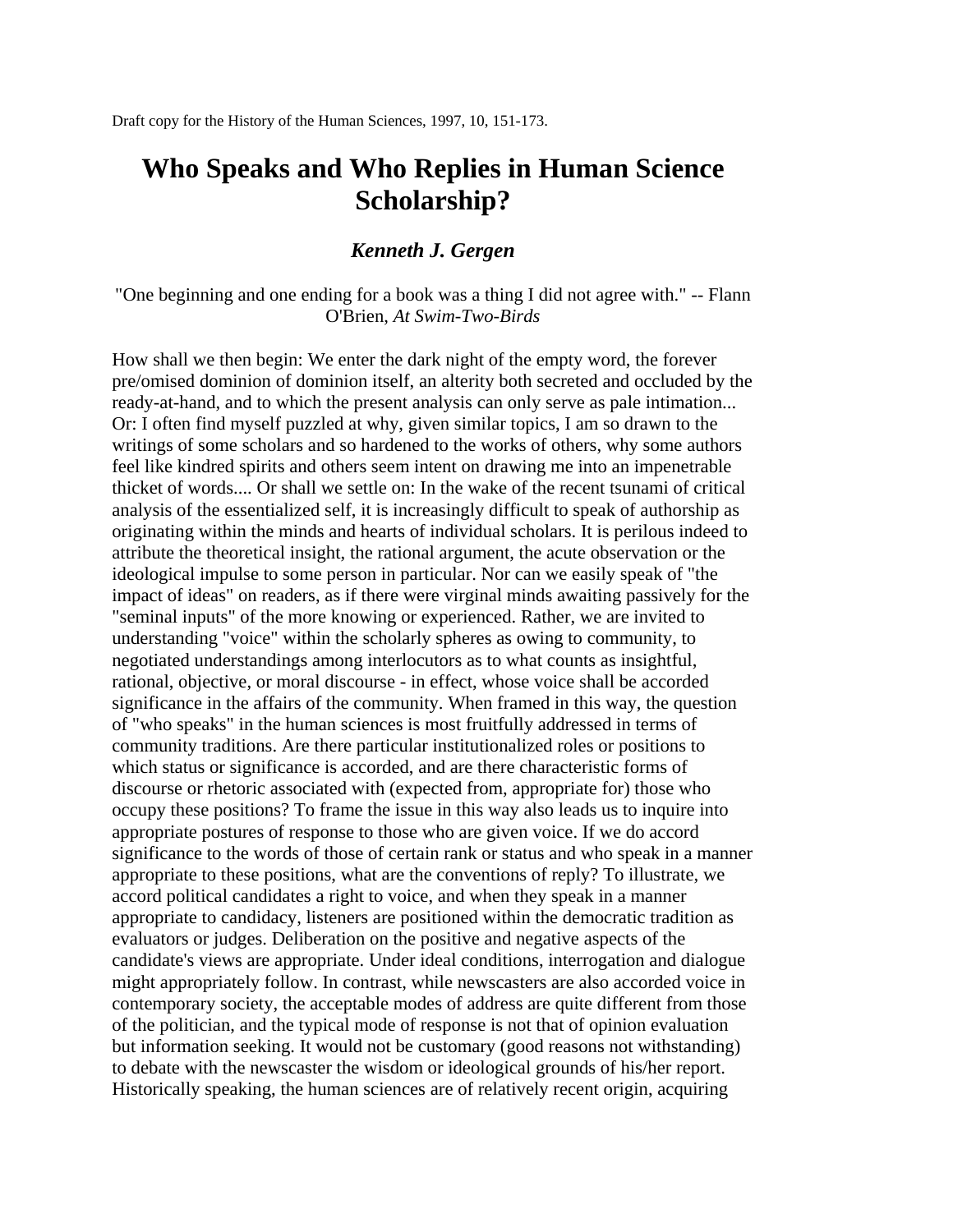intelligibility as self-conscious disciplines largely within the last century. In their struggle toward legitimacy there was little means of claiming positions of authority with associated speech forms that stood in complete disjunction with cultural tradition. A completely novel argot would function much like a Wittgensteinian "private language;" no one would comprehend its significance or appreciate its illocutionary force. In asking "who speaks" in the human sciences we must be sensitive, then, to the pre-history of the disciplines and to the rhetorics appropriated by and transformed within the disciplinary matrices. In effect, to give an account of contemporary voices, we must listen with an ear to temporally distant traces. At the same time, we may also attend to relevant modes of reply. How do these rhetorical traditions position their audiences and with what effects for human science inquiry and society more generally? In what follows the attempt will be to identify major forms of discourse to which we accord privilege, and to the traditions of authority from which they derive sustenance. Further, we shall consider the manner in which these rhetorical forms position their readers. Our concern, then, is with what we inherit from the western tradition as forms of authoritative voice and their contrasting invitations to their audiences. At the outset, four modes of traditional voice will be considered: the mystical, the prophetic, the mythic, and the civil. To place a reflexive edge on the analysis, I shall then take up recent developments in the rhetorics of the human sciences. The very intellectual movements spawning interest in the literary and rhetorical means by which texts achieve their authority, have also given rise to new genres of voice, along with repositionings of the reader. We shall be particularly concerned with the potential gains and losses afforded by two of these alternatives: the autobiographical and the fictional. A preliminary caveat is required. Any attempt to characterize rhetorical forms in the human sciences confronts a vast and ever shifting terrain. There are nonbinding sanctions over discursive relationships, and many reasons for sharing and inter-interpolation of discourses. As a result it is difficult to locate pure rhetorical genres. Even within the same work, or even the same passage, an author may invoke a range of tropes extracted from disparate traditions and inviting different responses. Further, many phrasings are ambiguous, often employed in multiple contexts. And too, the boundaries of the human sciences are porous and admit many variegated influences. The present analysis proceeds, then, by elaborating a range of ideal types with which we may index a range of existing texts. The analysis offers a "way of listening" that may help to critically evaluate our rhetorical legacy and its effects, along with emerging alternatives. Telling Traditions Although there are myriad means of organizing textual traditions and comprehending their relationships to audience, the focus here is determined largely by contemporary writing in the human sciences.(1) Given a broad (but by no means inclusive) range of discursive practices, what dominant traditions, themes or images do they evoke? Let us consider what may be considered four primary registers: The Mystical Tradition: Priests and Disciples And why are there "three holy's" and not four? This is because celestial sanctity is always expressed in threes. The Book of Bahir Jesus looked at his disciples and said, "Happy are the poor, for theirs is the Kingdom of God." Luke, 6, 20 Although the human sciences are typically allied with the profane or secular world as opposed to the sacred, we can locate within many texts what remain as remnants of a tradition originating in early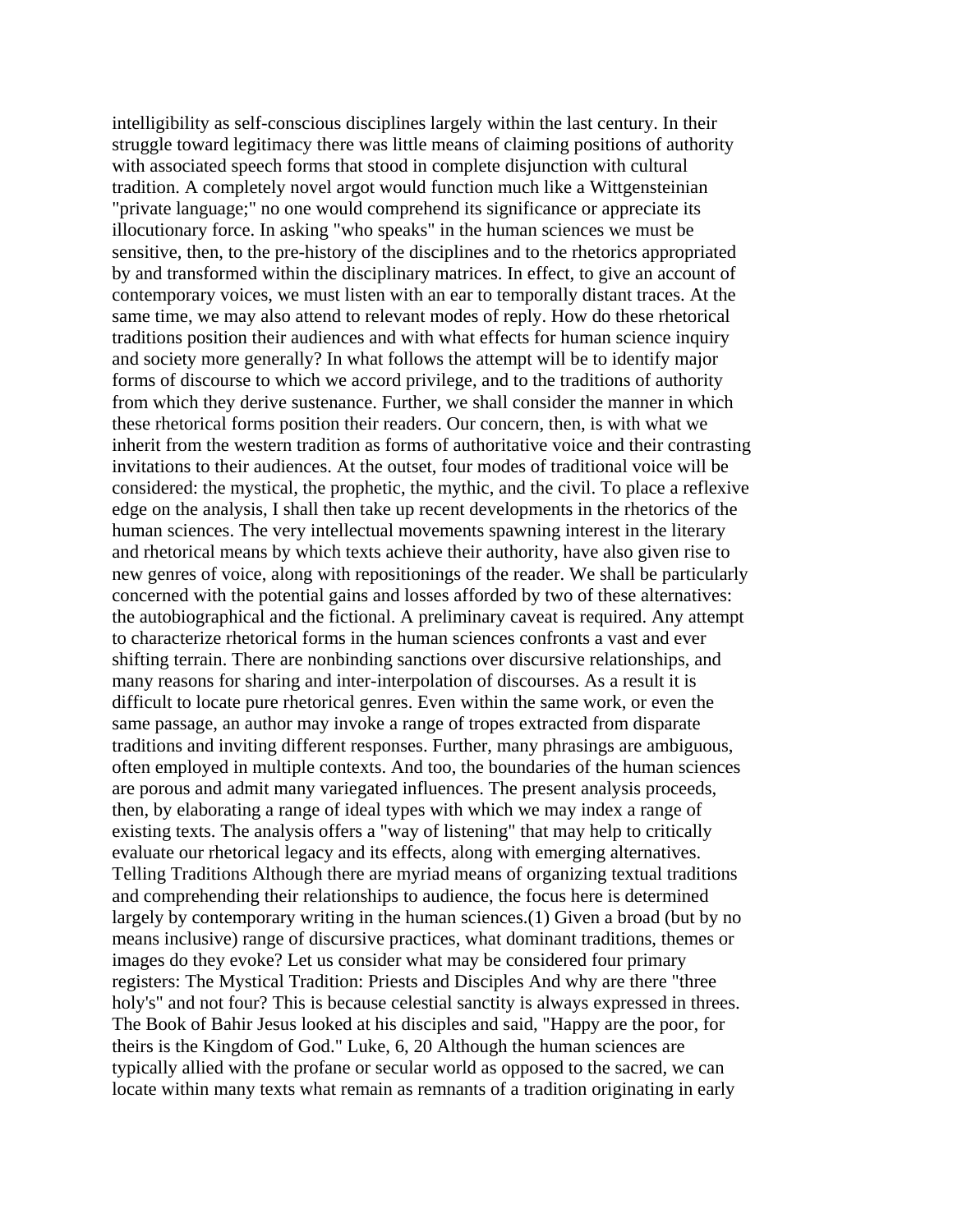mysticism and carried forward in both the Jewish and Christian religions (with the Kabbalah playing a central role in the former case and Neoplatonism in the latter). In the mystical tradition, the right to convey to the public the profundities of the supernatural world has generally been assigned to those occupying high positions within religious hierarchies. Those occupying such "priestly" roles have been accorded enormous respect over the centuries, and for the human sciences there was (and is) much to be gained in textual power through the acquisition of mystical rhetorics. In my view the chief components of mystical writing within the human sciences include a high reliance on metaphor (and avoidance of the literal), the linguistic construction of realities beyond observation, and a strong evaluative terminology. The use of metaphor and the suppression of the literal enables the rhetor to lift the realities of the text out of the realm of common sense logics and assumptions; through metaphor things are other than what they seem. Curiosity and wonderment are invited. With the text removing the reader from quotidian reality, the way is prepared for the textual creation of a second-order world. This is a world beyond the senses and beyond rationality, and most importantly, its a world to which the mystic alone is privy. Often the sense of the unknown is achieved through subfuscous tropes, linguistic maneuvers that disrupt the ordinary, that create puzzlement, and furnish the general sense of a world that is beyond the realm of common understanding. Finally, a reliance on an evaluative language brings this world into the realm of the palpable, not directly observable and not subject to rational analysis, but rather, available through the more intuitive register of the emotions. One can literally feel the presence of the unknown. Further, evaluative language serves to establish the significance of the discourse. Frequently it warns of punishment to those who are impervious to the new reality, and offers significant reward to those who accept. In effect, the rhetoric of mysticism in the human sciences carries evocations of dread and joy. Mystical discourses have been integral to the human sciences since their inception. Freud's debt to the Jewish mystical tradition is well documented (Bakan, 1990).(2) Partly owing to his psychoanalytic training, and partly to his father's clerical profession, Carl Jung's writings may also be singled out for their manifestations of the mystical. Consider a fragment from Jung (1945): In reality...the primordial phenomenon of the spirit takes possession of the person, and while appearing to be the willing object of human intentions, it binds his freedom, just as the physical world does, with a thousand chains and becomes an obsessive idee-force. (p.91) In effect, through the metaphor of an invading alien force, we have the creation of a new reality, a "primordial phenomenon of the spirit," and without recognition of its power, one's freedom is bound "with a thousand chains." The transparent mysticism in this work reappears frequently in psychiatric writings. Consider R.D. Laing, writing in 1967: True sanity ...the emergence of the "inner" archetypal mediators of divine power, and through this death a rebirth, and the eventual re-establishment of a new kind of ego-functioning, the ego now being the servant of the divine, no longer its betrayer.(p.100) Jacques Lacan's works are interesting in their extension of the psychoanalytic reliance on the mystical. They draw significantly from the tradition, but face the challenge of a culture to whom much of the psychoanalytic reality has now moved into the realm of the literal. Through novel and highly complex circumlocutions Lacan breathes new life into the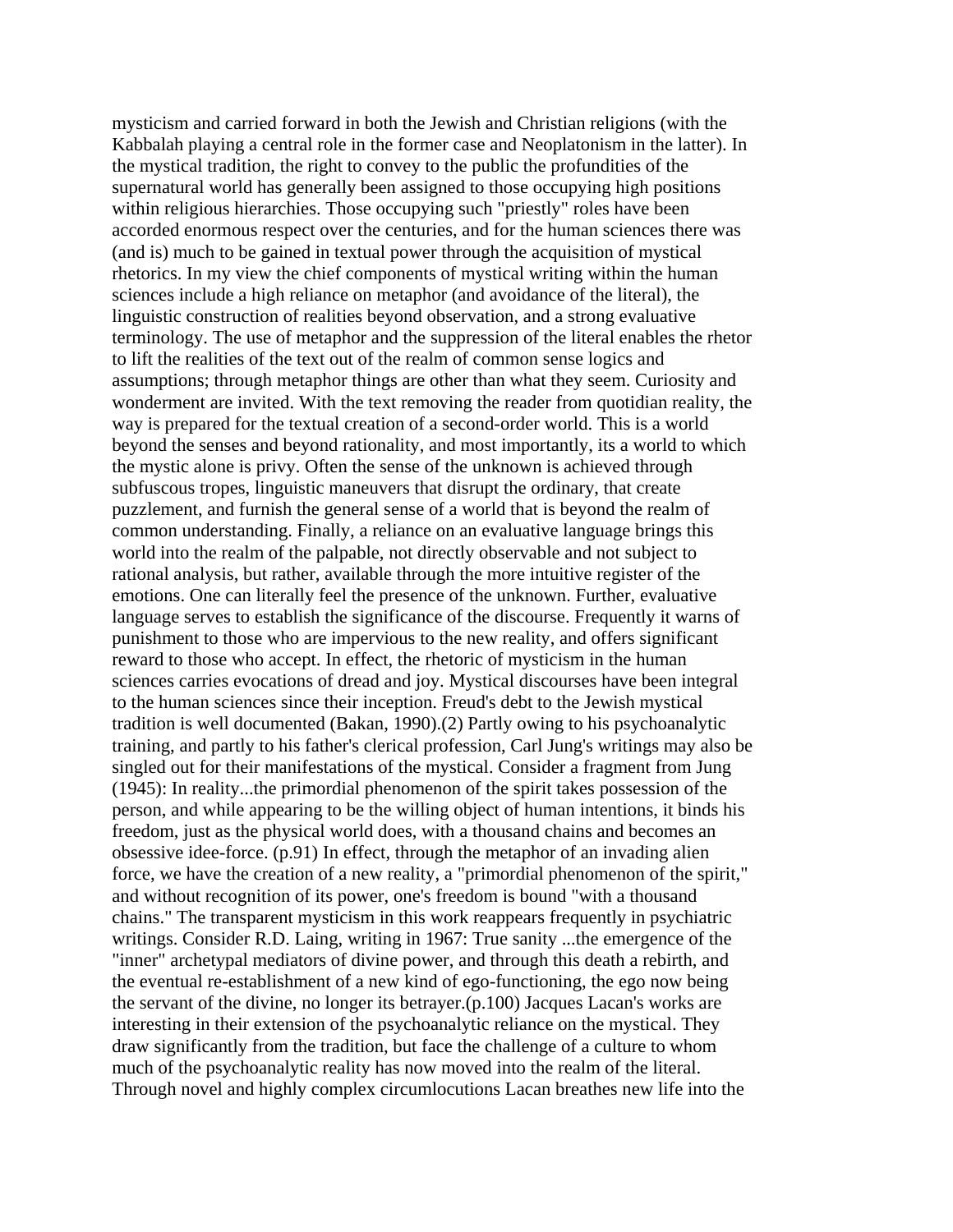possibilities of the unfathomable. Consider the sense of the supernatural forged by the following: Seizing the original and absolute position of..."In the beginning was the Word"...is to go straight beyond the phenomenology of the alter ego in Imaginary alienation, to the problem of the mediation of an Other who is not second when the One is not yet.(1953, p.203) Here Lacan writes obscurely but with a confidence that exudes first-hand knowledge of the mysteries not fully clear to the reader. He makes direct connection with the Biblical tradition, and lets the reader be known that we confront here evaluatively significant issues of alienation and incompletion. It is useful at this juncture to distinguish between the discourse of the priest as opposed to the disciple. The priest speaks ex cathedra, knowingly and confidently conveying the sense of clairvoyant connection to the mysterious realities themselves. In contrast, the disciple is not so much an official bearer of the mysteries as a personal emissary one who humbly and with a sense of awe, bears personal witness to the "mysterious one." The disciple will speak more for him/herself as a mortal being than as a direct bearer of the mysteries. In addition to many of the tropes of mystical writing, the important feature of the disciple's writing is its frequent reference to "the holy one," that is, the individual who is the bearer of mystical powers or knowledge. It is the words of this one who are clarified, defended and praised by the apostle. A fragment of John Shotter's (1993) writing provides a robust illustration: But how can we investigate the nature of something that lacks specificity...This is where Wittgenstein's notion of "perspicuous representations" play their part...All the metaphors used by Wittgenstein...bring to our attention aspects of language, and of our knowledge of language, that were previously rationally-invisible to us...(pp 58- 59) Although Shotter's work displays many marks of the mystical, it is not in this instance suffused with moral judgment. More purposefully judgmental is the emerging genre of cultural studies writing, a genre that frequently makes use of apotheosis (with such figures as Althusser, Benjamin, Harrendt, and Ray Williams frequently occupying the Pantheon), and employs their divine powers in the service of condemning various habits of contemporary society. Consider Hebdige's (1987) use of (Saint) Genet: So Genet brings us full circle...back to an image of graffiti, to a group of blacks, immured in language, kicking against the white-washed walls of two types of prison - the real and the symbolic...he brings us back also the meaning of style in subculture and to the messages which lie behind disfigurement...Like Barthes, he has secret insights, he is involved in undercover work.(pp.136-37) Let us turn to the issue of interpellation: how by virtue of our traditions is the reader positioned by the various forms of mystical discourse? At the outset, such discourses establish a hierarchy between the writer and the audience. The writer is one who possesses words of profound significance; the audience, in contrast, is presumed ignorant or unaware. The mystical rhetor never addresses an equally enlightened colleague. The form of address is that of revelation; a reader is thus required who "has yet to see." However, while the audience is treated as unknowing, it is not thereby devalued. Rather, the hierarchy is benign: the revelation is humane, intended to bring the supplicant into a state of grace, emancipation, or renewal. In effect, the text invites the reader into a redemptive posture; by forsaking past realities and their attendant commitments the reader may be redeemed. At the same time, for much of this writing a third party is invoked, one who is neither the writer nor the reader. The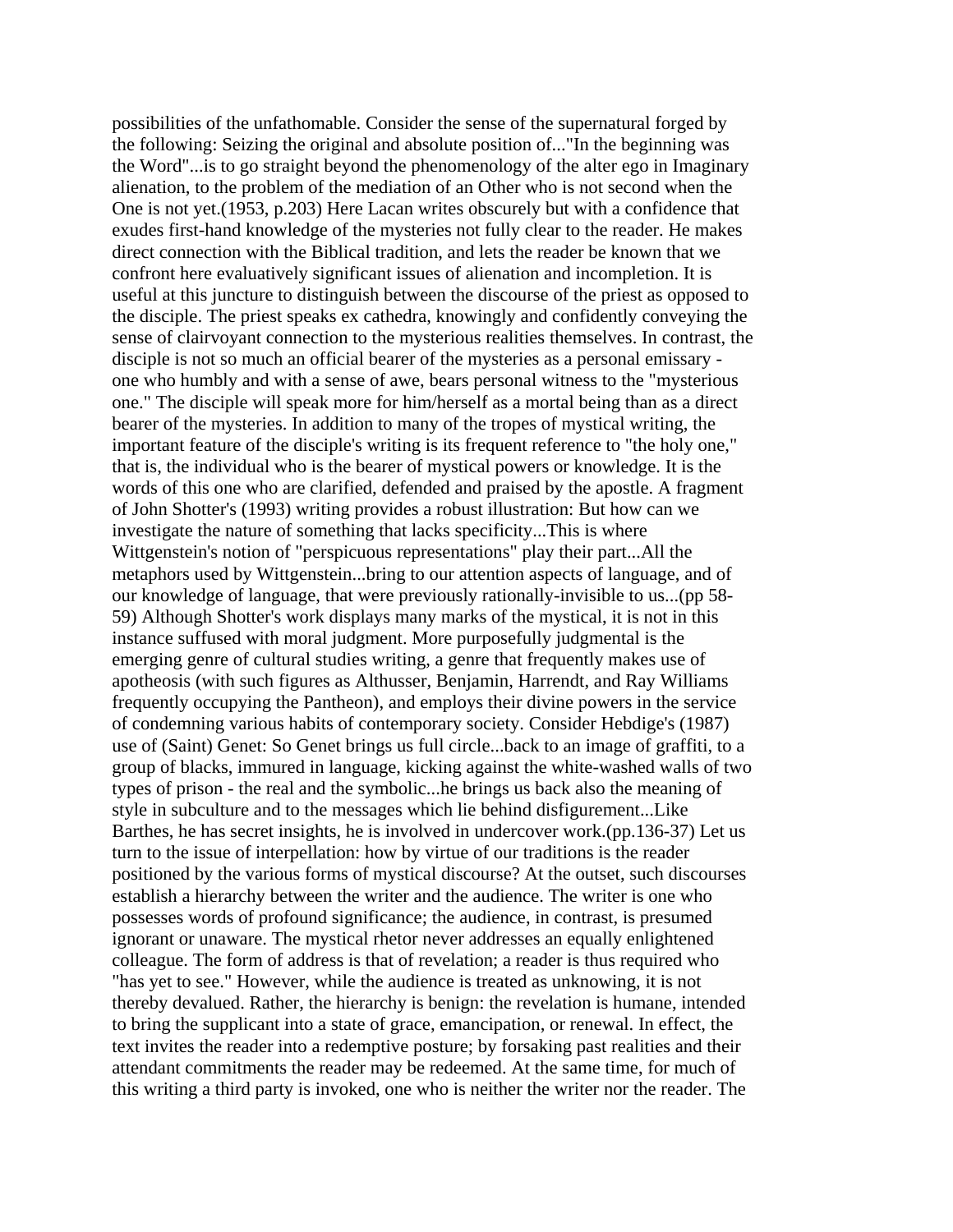third party occupies the lowest position in the hierarchy for it is he or she who has chosen not to listen, who remains in ignorance or sin (e.g. inauthentic, unemancipated, one-dimensional, falsely conscious). It should finally the noted that writing in the mystical tradition is typically impersonal and monologic. The rhetor does not inhabit the text as a flesh and blood individual, replete with common foibles, but serves as a channel for the divine. The reader's voice is not included in the text, except possibly in the form of an imagined interlocutor invented by the writer (a la Freud) as a foil. The Words of the Prophet Then the seventh angel blew his trumpet and there were loud voices in heaven saying, "The power to rule over the world belongs now to our Lord and his Messiah, and he will rule forever and ever.." Revelation 11, 15 The prophetic tradition is closely linked to the mystic in that the prophets served in early Greek culture as emissaries for the gods. The particular importance of the prophet, however, attached to the capacity of the oracular utterance to foretell the future - to warn or enunciate the future. In later Israelite society, the prophets occupied a distinct religious class, separated in important ways from the priestly. And in Christianity, while apocalyptic writings (e.g. the Book of Revelation) served (and continue to serve) an important religious function, they are separated from the inspirational role played by the books of the apostles.(3) Owing to its close association with the mystical tradition, the prophetic voice shares many of its rhetorical modalities. The strong emphasis on metaphor adds to the capacity of the prophet to create a visual picture of a future not yet available to the senses. In prophetic writing there is also a strong emphasis placed on moral evaluation. However, where the mystical voice offers redemption by virtue of "believing,"("seeing the light"), the apocalyptic voice tends to gain moral sway through warning. Catastrophe is at hand unless people change their ways. In the human science struggle to achieve cultural authority, the prophetic forms have been valuable adjuncts. One might single out the Hegelian inspired work of Marx as providing the touchstone for much apocalyptic writing in the human sciences. The prophetic voice in the service of moral ends is most clearly evident in The Manifesto of the Communist Party (with Engels): The bourgeoisie...is unfit to rule because it is incompetent to assure an existence to its slave within his slavery, because it cannot help letting him sink into such a state that it has to feed him, instead of being fed by him. Society can no longer live under this bourgeoisie, in other words, its existence is no longer compatible with society. The moral weight of warning evoked through the invocation of coming catastrophe also reverberates throughout the works of many critical school writers, most notably Horkheimer (1974) and Marcuse (especially, One Dimensional Man). More recently, we find the prophetic vein effectively mined by authors who, while not themselves Marxists, share in their critique of contemporary social conditions. Christopher Lasch's volumes, The Culture of Narcissism and The True and Only Heaven, both warn against the deterioration of cultural life (an increased self-obsession in the first instance, and an unlivable commitment to progress in the second), and use jeremiad to incite social change. Similarly, the work of Bellah and his colleagues, Habits of the Heart, finds intimacy and community under siege, and in the face of coming catastrophe asks for a return to earlier but now obscured moral traditions. To illustrate: "...the promise of the modern era is slipping away from us. A movement of enlightenment and liberation that was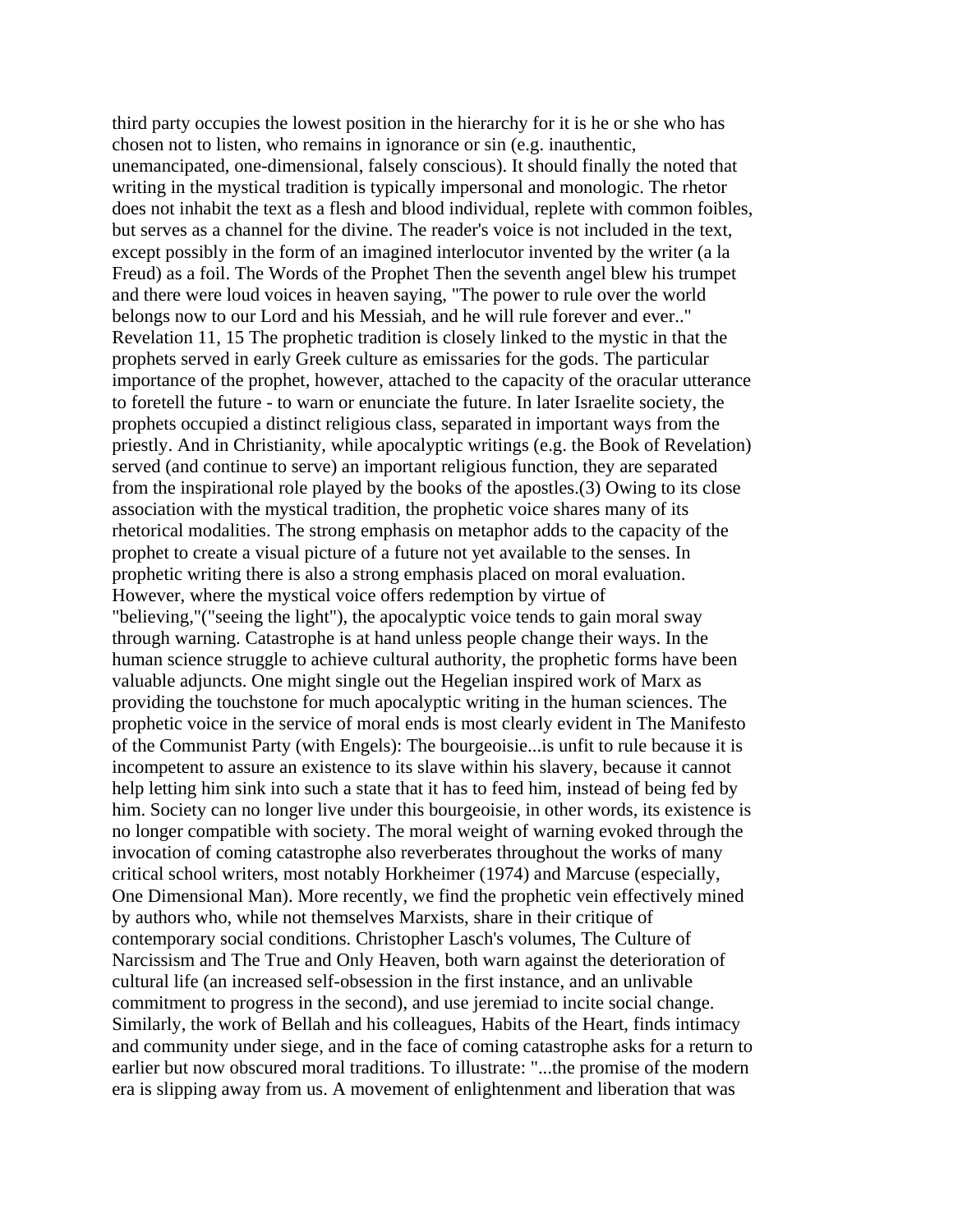to have freed us from superstition and tyranny has led in the twentieth century to a world in which ideological fanaticism and political oppression have reached extremes unknown in previous history. (p. 277) More interesting in their rhetorical modalities are recent prophetic offerings from the French context. They are fascinating, for one, because they make abundant use of the mystical rhetorics with which the prophetic tradition is intimately intertwined. Such rhetorics have been more easily absorbed into the Continental cultural traditions than the Anglo-American. Further, while these works contain a strong moral message, they allow little in the way of redemptive potential. Rather, one senses a coming doom from which there is little escape. Consider, for example, a fragment from the mystically saturated work of Deleuze and Guattari (1983): The schizophrenic deliberately seeks out the very limits of capitalism; he is its inherent tendency brought to fulfillment, its surplus product, its proletariat, and its exterminating angel." (p.35) Jean Baudrillard presents an interesting variation on the apocalyptic theme. After an early commitment to neo-Marxist ideas, Baudrillard turned his attentions to the mass circulation of signifiers within the culture, a move that essentially undermined the structural foundations of Marxist theory. However, in spite his defection, Baudrillard continued to draw from the prophetic tradition. To illustrate: Behind this exacerbated mise-en-scene of communication, the mass media, the pressure of information pursues an irresistible destructuration of the social. (1994, p.81) In its positioning of the reader, the prophetic genre is similar to the mystical. Again, a hierarchy is established with the high ground, both ontologically and morally, claimed by the rhetor. The reader is again treated as unenlightened, and with few exceptions, a redemptive option is presented to remove the threat of the future. However, in the prophetic genre, we seldom find the extended hierarchy, with the reader privileged over a second ranked horde of the unrepenting. Rather, the apocalyptic message is addressed to all; one gains no special credit for attending. Finally, prophetic writing is also impersonal and monologic. The Mythic Tradition Thus did he pray, and Apollo heard his prayer. He came down furious from the summits of Olympus, with his bow and his quiver upon his shoulder..." Homer, The Iliad A third voice in the human sciences may also be singled out for its roots in early religious practice. Originating somewhere toward the 9th century BC, stories about divine beings came to occupy an important place in cultural life. Myths essentially narrated a sacred history, relating events in a primordial time to lend intelligibility to the origin of things present. Myths played an important role in emerging religions because they typically demonstrated ways in which supernatural powers broke into the realm of the natural, and made intelligible the means by which significant patterns in the visible world were the result of divine action. Where the prophetic voice linked a natural present with a divinely revealed future, the mythic voice placed the present within the history of a divinely ordered past. And, like the prophetic voice, the mythic narration frequently carried with it moral messages, condemning certain actions while condoning other. Over the centuries, the mythic tradition has been absorbed into many forms of writing, including the Gospels in Christianity, along with folk tales, fairy tales, allegories and fables in the secular realm. In addition to many of the rhetorical markings of the mystical and prophetic traditions, mythic writing places a strong reliance on common rules of story-telling or narrative. Within the western narrative tradition emphasis is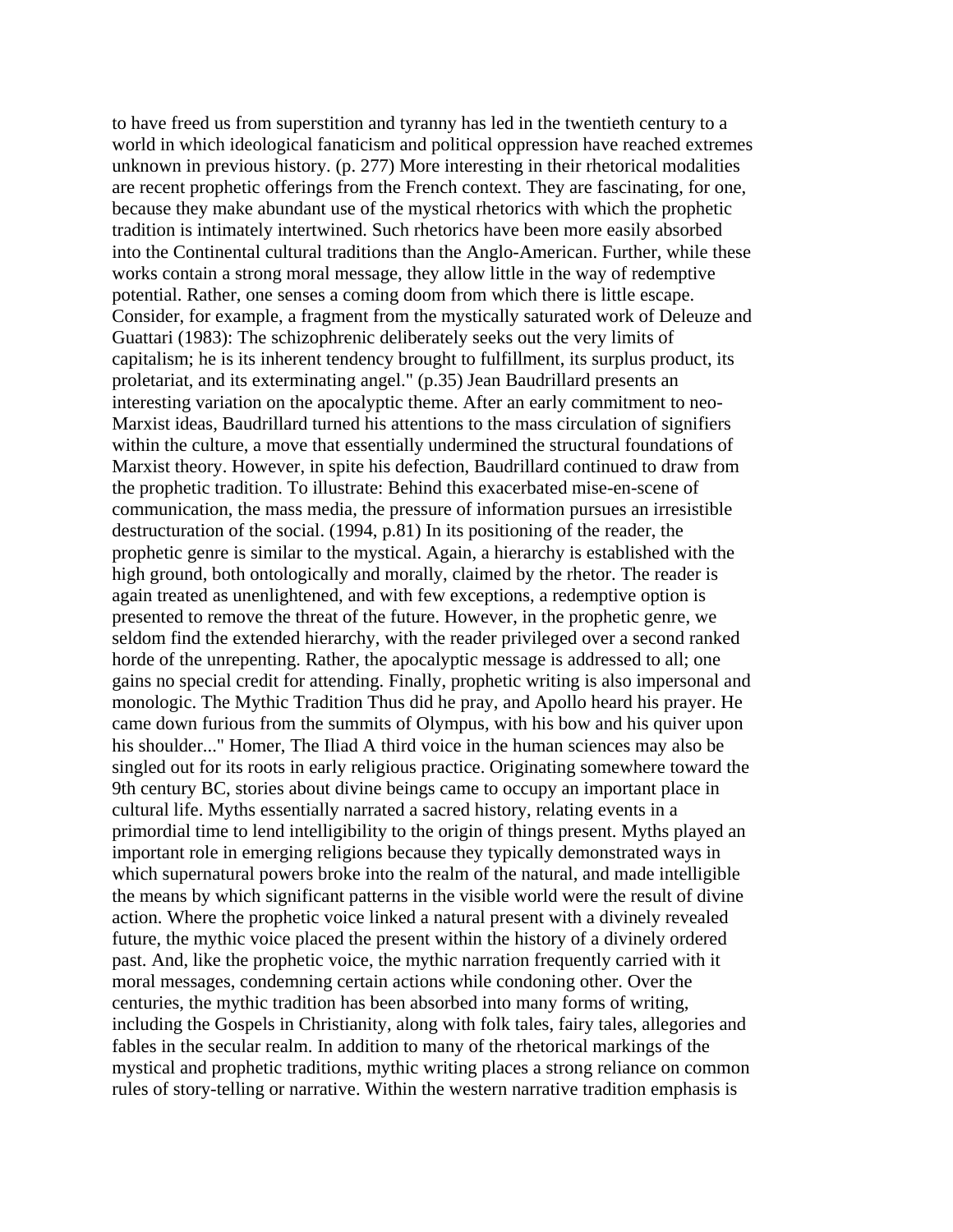placed on establishing story beginnings, sequences of inter-related actions or events (fabula), and the sense of a conclusion. Further, there is typically the establishment of a morally invested end-point, something toward which the events or actions are directed (a telos), and from which derives the capacity of the story to produce drama (the sense of a "high point" or climax).(4) Put in these terms, we can see that a substantial range of scholarship in the human sciences draws sustenance from the mythic tradition. Accounts of unknowable but inferred origins are (or have been) particularly popular in anthropology, archeology, history, psychology, and sociology. Illuminating here is Landau's (1991) analysis of prominent theories of human evolution in terms of their conformity to narrative convention, and the way in which competing theories depend on available options in narrative forestructure. Gergen and Gergen (1986) have also contrasted Freudian and Piagetian theories of human development in terms of their narrative properties, and most particularly the ways in which the dramatic impact of these theories is derived from narrative structure. In their approximation to mythic writing, Weber's Protestant Ethic and the Spirit of Capitalism, Elias' Civilizing Process, Ong's Orality and Literacy, Luhmann's Love as Passion, and Foucault's History of Sexuality, would all lend themselves to similar analyses. In its filliation with the mystical tradition, mythic rhetoric establishes a hierarchical relationship with the reader. The rhetor again provides impersonal, monologic pronouncements, intended to illuminate and inform an unknowing audience. While the major emphasis is on lending intelligibility to the known through the metaphoric construction of the unknown, the narratives are frequently freighted with moral implication. The point is well recognized by critics of Whiggish history, historical accounts that valorize existing practices and conventions. More subtly, we find in Piaget's account of the epigenetic development of cognition, strong value placed on the ultimate achievement of human development, namely abstract reason. In contrast, Freud's theory of psychosexual development portrays the emerging adult as necessarily "neurotic," bearing the burden of multiple laminations of repression. The human trajectory, in this sense is a downward spiral, with the psychoanalytic process then introduced in order to place reason on the throne. In general, then, the prophetic voice of the human sciences typically functions in the service of moral vision. The Civil Voice Reason is a natural dignity and knowledge a prerogative, that can confer priesthood without unction or imposition of hands. Robert Boyle, Aretology While contributing significantly to the rhetorical power of the human sciences, the preceding traditions must be viewed as marginal to the central work of the disciplines of the past 50 years. Within the vast cadres of the sciences there is little but intonation left of the moral and emotional expressiveness so central to the preceding traditions; the metaphors of the mystical are largely replaced by literal language; and obscurity is abandoned in favor of "straight talk." Divine beings now reappear in secular form as "seminal" thinkers; the drama of prophecy is shorn in favor of experimental prediction and actuarial projection. Not only does the prevailing "scientific style" strive for dispassionate and mundane clarity, but it manifests an unfailing concern for evidence, and serves as a model of careful restraint. Although much has been written about the rhetoric of the dominant discourse in the human sciences, far less attention has been paid to its social and political origins. Perhaps the most extensive account of this kind is contained in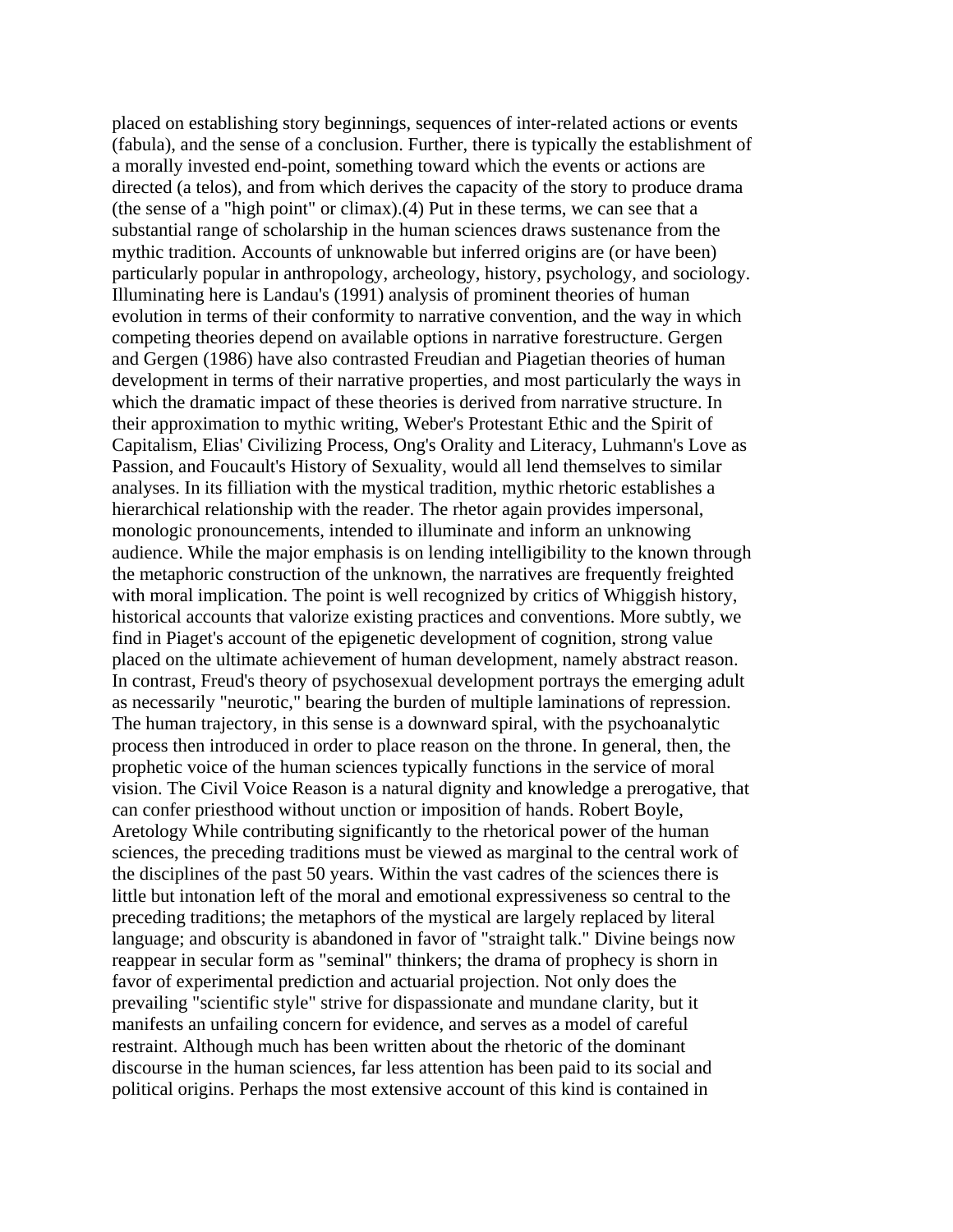Seven Shapin's, A Social History of Truth (1994), a work richly elaborating the emergence of the scientific style in the "early-modern" culture of seventeenth century England. In particular, Shapin proposes, the English "gentle class" - demarked by wealth,ancestry, and education - came to serve as the dominant models for discursive interchange within the emerging practices of natural sciences. As the elite turned their attentions to natural philosophy and natural history, and the experimental work of Robert Boyle and others was becoming increasingly salient, the civil manner of speaking became the argot of science. Among the primary characteristics of civil discourse were a respect for the other (as a class equal, deserving of honor), the avoidance of hostility or direct antagonism (which would disrupt class congeniality), the avoidance of excessive persuasion (respecting the other's capacity for good judgment), impersonality of reporting (respecting the other's personal experiences), and modesty (emphasizing the equal standing of all gentlemen). Finally, authorial credibility was importantly linked to assumption that all gentlemen reported truthfully on their individual experiences. Thus, strong reliance was placed on evidence from first-hand observation. There is surely much more to be said about the transformations in style and significance of scientific discourse since the 17th century. However, for present purposes Shapin's account provides a convenient means not only of indexing a predominant form of discourse, but of comprehending the origins of its rhetorical potency. Exemplars of the civil tradition are everywhere at hand, and the present offering serves in many respects as a local instantiation. Remaining at question, however, is the issue of author-reader relationship. To be sure the civil tradition is more fully respecting of the reader than the preceding genres. Rather than plunging the reader into a position of helpless ignorance, one finds the reader enjoined as a potential commentator. The reader is thrust back upon his/her own experiences and reason as resources for rendering judgment. Further, civil discourse proceeds without diminishing the reader in terms of moral worth. The reader's integrity is never in question. Yet, it would be a mistake to conclude that civil discourse proceeds without the implicit production of hierarchy. Particularly as the concept of "gentle class" has eroded, as participation in the sciences has become democratized, and as the practice of science has moved from a local face-to-face context to the global and technologically mediated (Giddens, 1990), the question of trust or credibility is reasserted. Further, as measurement instruments have come to replace human experience as the touchstone of objectivity, and as competition for scientific funding has increased, self-vindication becomes a powerful sub-text in most scientific writing. (See for example, Bourdieu, 1977). In effect, while sustaining most of the earmarks of civil discourse, the dominant discourse in the human sciences does, by virtue of its claims to superiority, position the reader as a competitor - in a hierarchy of truth/prestige/power. After the Discursive Turn These voices from the distant past are diffused throughout the contemporary texts of the human sciences, and serve to position our subject matters along with those who acquiesce to their illocutionary promptings. However, in recent years we have also witnessed the entry of a new range of rhetorics into the scholarly arena, forms of voice and reader-author positionings that bear significant attention. In large measure these new forms of writing gain impetus from the extensive and intensive critique lodged against the presumption of scientific discourse as truth bearing. As variously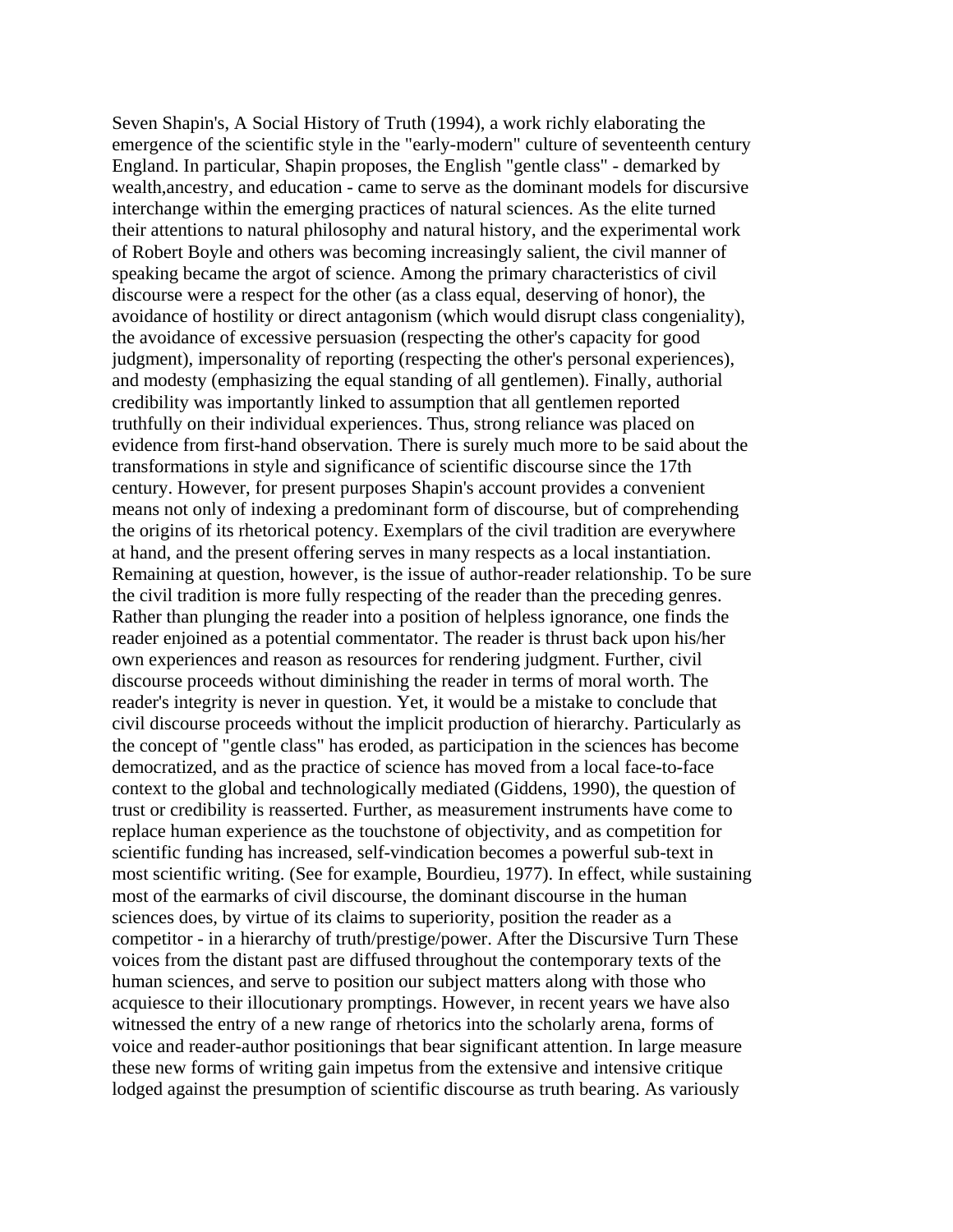reasoned, there is no justification for a view of language as a picture or a map of reality in the raw, or the companionate presumption that scientific discourse is demanded or driven by nature. Rather, it is argued, we inherit in the sciences various traditions of writing and speaking, discursive genres that function as necessary forestructures of comprehension and communication. Accounts of self and society, then, are substantially shaped by textual traditions, rhetorical demands, and conventional forms of relationship between author and reader.(6) It is this shift in intellectual posture, of course, that gives birth to the present analysis. Most important for the present analysis, this discursive turn in the human sciences has had two profound effects on the practice of inscription. First, the traditional privilege of authority accorded to the writer is undermined. In the context of the discursive critique, it becomes increasingly difficult to accede to the author's claims to be bearing truths from mysterious worlds, prognosticating the future, telling reputable origin stories, or sharing providential information. Rather, the reader informed by these texts is prompted to resist the positions into which such writing has traditionally thrust him/her, positions of repentance, awe, or respect. Or more exactly, the reader approaches the text with a dual consciousness: on the one hand prepared by tradition to join a good-faith bond with the author, and simultaneously knowing that the pleasure of belief is bought at the price of substantial suppression. Coupled with such challenges to the traditional rhetorics and their illocutionary force, contributions to the discursive turn also invite the human scientist into a creative stance toward representation. Can means be located, one asks, for stepping outside the comfortable but unreflexive traditions, developing new forms of writing, and reshaping the relationship between author and reader? Specifically, as scholars have become increasingly sensitized to the politics of hermeneutics, and concerned with the potentials for totalitarianism, suppression, and injustice subtly secreted in the interstices of expression, experiments in inscription have begun to flourish. It should be recognized that these emerging forms are not, nor can they be, genuinely new. Any attempt to achieve intelligibility by abandoning tradition must necessarily fail by virtue of the same logic that issued the invitation. That is, to communicate at all requires the affirmation of some reiterative sequence of coordination, a dependency on an existing forestructure. Thus, we find the emerging forms of voice "new" primarily by virtue of the fact that they draw on different traditions from those prevailing heretofore. Let us consider two significant flourishings: The Autobiographer The first meeting with violence and injustice has remained so deeply engraved on my heart that any thought which recalls it summons back this first emotion. J.J. Rousseau, Confessions Although the term "autobiography" did not emerge until the late 18th century, I will use the term broadly here to encompass a genre of writing in which oneself serves as the chief focus of concern - both as a unique individual and as an experiential lens through which to understand the world. Broadly speaking we may thus include here not only autobiographical works as such, but personal diaries, memoirs, and travel journals. Such writing acquires its authority in several ways. It first enables the reader to gain access to a curious "elsewhere," into a period in history, a culture, or a particular personality - typically of broad significance. Further, there is often an educative function. For example, St. Augustine's Confessions, informs one of the travails of achieving spiritual purity; the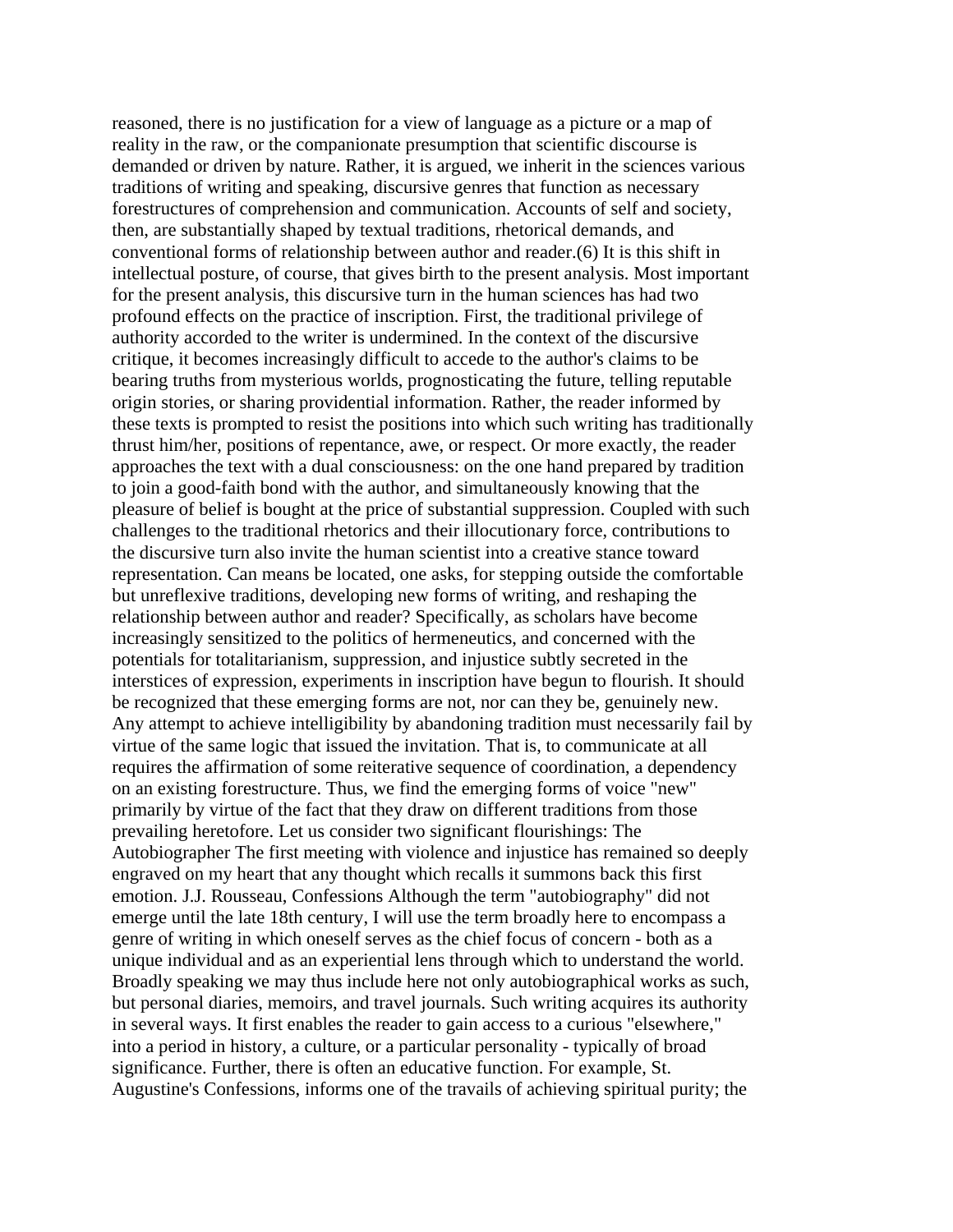autobiographies of Benjamin Franklin and William Carlos Williams furnish insights into the creative process; Donald Trump tells the reader how to achieve economic success. Finally, autobiography borrows from both mythic and fictive traditions, providing intelligibility to previous times in the first instance and entertainment in the second.(7) With respect to rhetorical markings, we find little attempt to create the mysterious worlds of mystical writing. The autobiographer typically strives to present the fullness of life as experienced. Similar to the mystical and the prophetic, autobiographical writing is replete with expressions of value. However, such expression are not typically in the service of chastising the reader for his/her deficiencies, but for justifying actions taken. The reader is left, then, to draw object lessons from theseaccounts. The autobiography does share much with the myth, in terms of the commands of narrative coherence. However, these demands are often sacrificed for purposes of sharing the "lived experience" with the reader. Autobiography, while sometimes used for purposes of sustaining civil society, is more frequently employed by those who are in some way unusual - either non- or anti-normative. The autobiographer will often "reveal the dirt" that the civil reporter would wish to suppress. Perhaps the most significant characteristic of the genre is born of its attempt to share subjectivity, to enable the reader to stand in for the writer. This often means a high reliance on affectively charged language (for example, of the passions or the spirit, heavy usage of quotidian discourse (the reality shared by all), and a substantial reliance on metaphor (enabling the reader to sense the qualities of a unique experience). In my view it is the autobiographical voice that informs major movements in scholarship since the discursive turn. The genre was already present, influencing early scholarship in anthropology and introspective psychology, and it has continued to be sustained in psychotherapeutic writing. However, we now find a significant flowering of the autobiographical genre, in qualitative research, narrative inquiry, ethnography, case reports, feminist research, and more. Such writing is notable for two particular characteristics: the presence of the author as agent, and the reflection of another's subjectivity (the person or persons under study) through the author's experience. In the former case, the scholar resists appearing as someone other than a personal self, for example, priest, prognosticator, or civil fellow, and attempts to make his/her own interior available to the reader. In the second, there is an acknowledgment of the subjectivity of the other, and an attempt to render it transparent through the expression of one's experience. To illustrate, in an analysis of "nonunitary subjectivity in narrative representation," Leslie Bloom (1996) begins her ethnography by placing her own experience as the lens through which the subsequent account will be refracted: "When I met Olivia in 1991..."(p. 179) Rapidly, however, she replaces her voice with the verbatim account of Olivia, her informant: I had just gotten rid on of the biggest sexual perverts...at the organization. He was a senior executive. And I went after him. And I got him fired..."(p.180) Similarly, Amia Lieblich (1993) introduces a discussion of immigration and the self, with "When I experience loss of familiar orientation, such as being unable to find my way (lost!) on the freeway...I shudder for the immense loss of my young Russian new-immigrant students" (p. 93) Soon, however, the immediate sense of empathy we feel for Lieblich is extended to Natasha, her subject of concern. In Natasha's words: You know, you are the first adult outside my family with whom I had the opportunity to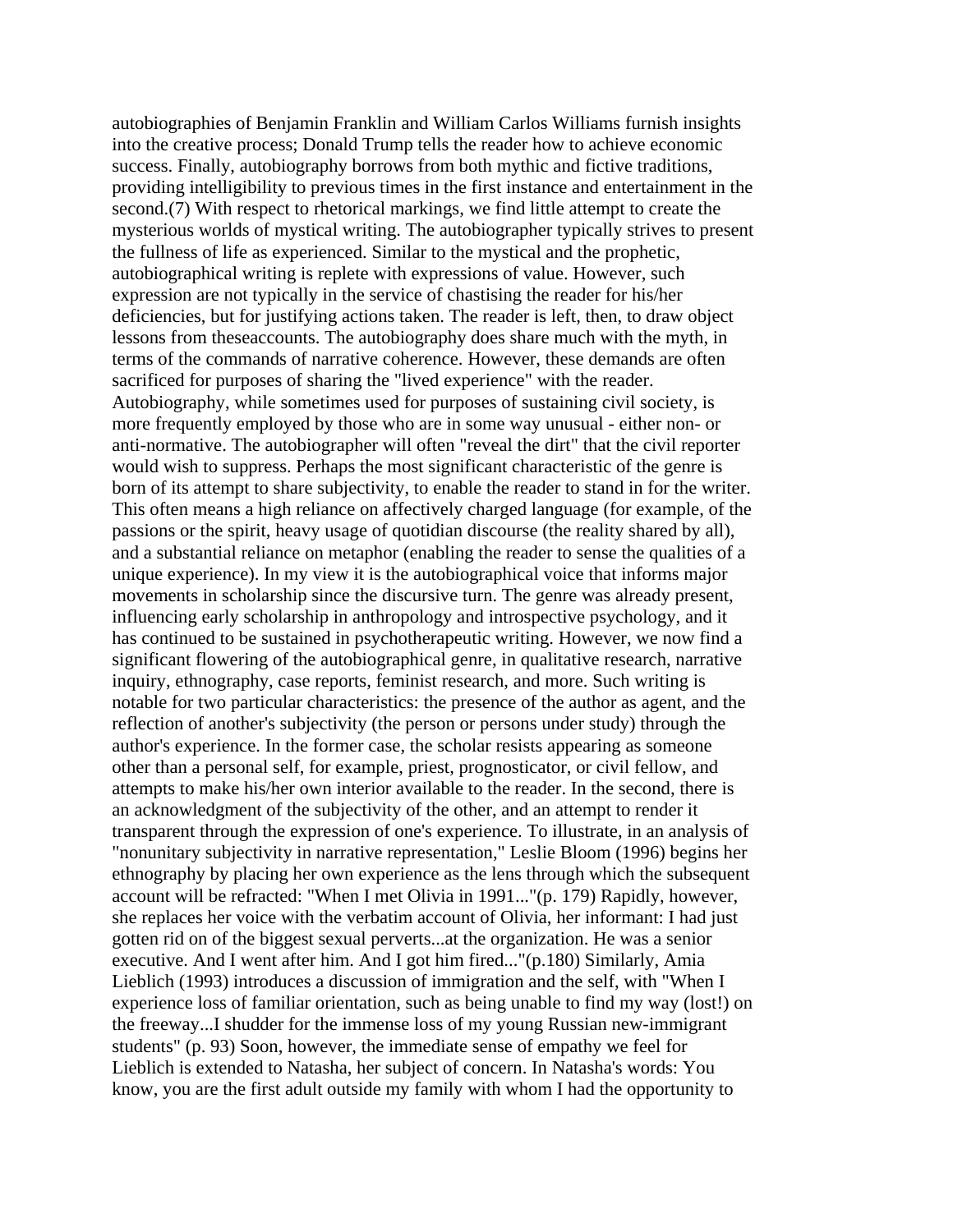talk at length since my arrival..." (p.105) Writing in the autobiographical mode invites the reader into a posture quite unlike those previously considered. Where the mystical, prophetic, mythic and civil forms tend to place a distance between author and reader, autobiographical rhetoric has the reverse effect: the reader is invited to identify or be at one with the writer. Because the author relies on tropes within the common vernacular, and particularly those reserved for more intimate or open circumstances, the reader can more easily resonate with the writing, that is, locate a host of personal experiences with which the writing resonates. The reader is invited to feel the account as "one's own." When the author features the narrative account of another, there is a triple fusing: the narrator, the author, and the reader are ideally bound (and bonded) within a common subjectivity. The Fictionalist And they behld Him even Him, ben Bloom Elijah, amid clouds of angels ascend to the glory of the brighteness at an angle of fortyfive degeees over Donohoe's in Little Green Street like a shot off a shovel. James Joyce, Ulysses Let us consider a final form of enunciation, a genre entering common consciousness primarily within the past century. Myths, folk tales, fables and epic poems have long been constituents of the western tradition. However, as civil discourse, the language of dispassionate objectivity, became increasingly prevalent, and claims for its significance increasingly vocal, a delineation between fiction and factual writing became increasingly imperative. The former discourse was to be taken seriously, matters of life and death depend on its depiction's; the latter was more typically viewed as a contribution to cultural refinement or simply a diverting entertainment. In the past century the term fiction has become increasingly identified with prose, and particularly the novel; however, the term can be used more broadly to include a wide variety of experimental writing. Such expansion in category has been increasingly necessitated as "literary modernism" in the present century has invited authors to free themselves from traditional modes of mimesis, and to explore the potentials of writing in and for itself (See for example, Quinones, 1985). The human scientist concerned with breaking from traditional modes of inscription has available, then, an intelligible position of authorship with broadest boundaries. It is a position respected for its contribution to cultural life (e.g. providing wisdom, insight, inspiration), but simultaneously one that can entertain, stimulate, and incite curiosity. Finally, the genre of fiction inherently operates as a counter to the dominant discourse of "fact," while simultaneously functioning in the human sciences to blur or destroy the fact/fiction binary altogether. Within this context, it is difficult to characterize the "fictional genre" in terms of rhetorical specifics. Rather, for the human scientist who is at once restless to break with common traditions, and informed by the fictional tradition, virtually all forms of writing become available for use (including pre-modern and modern traditions). And too, there are no general agreements as to appropriate collectanea. With respect to rhetorical form, virtually "anything goes" - with one exception: Because the fictionally oriented scientist is not bound to any specific rhetorical convention, highly innovative writing runs the risk of unintelligibility. If a reader cannot identify what the writing is intended to do, and how he/she is to participate as a reader, then it may be eschewed as nonsense. It is imperative, then, for the fictional-scientist to presume a readership immersed in the intellectual context giving rise to such experimentation. (If the assumption cannot be made, prefatory, "straight-talk" elaborations may be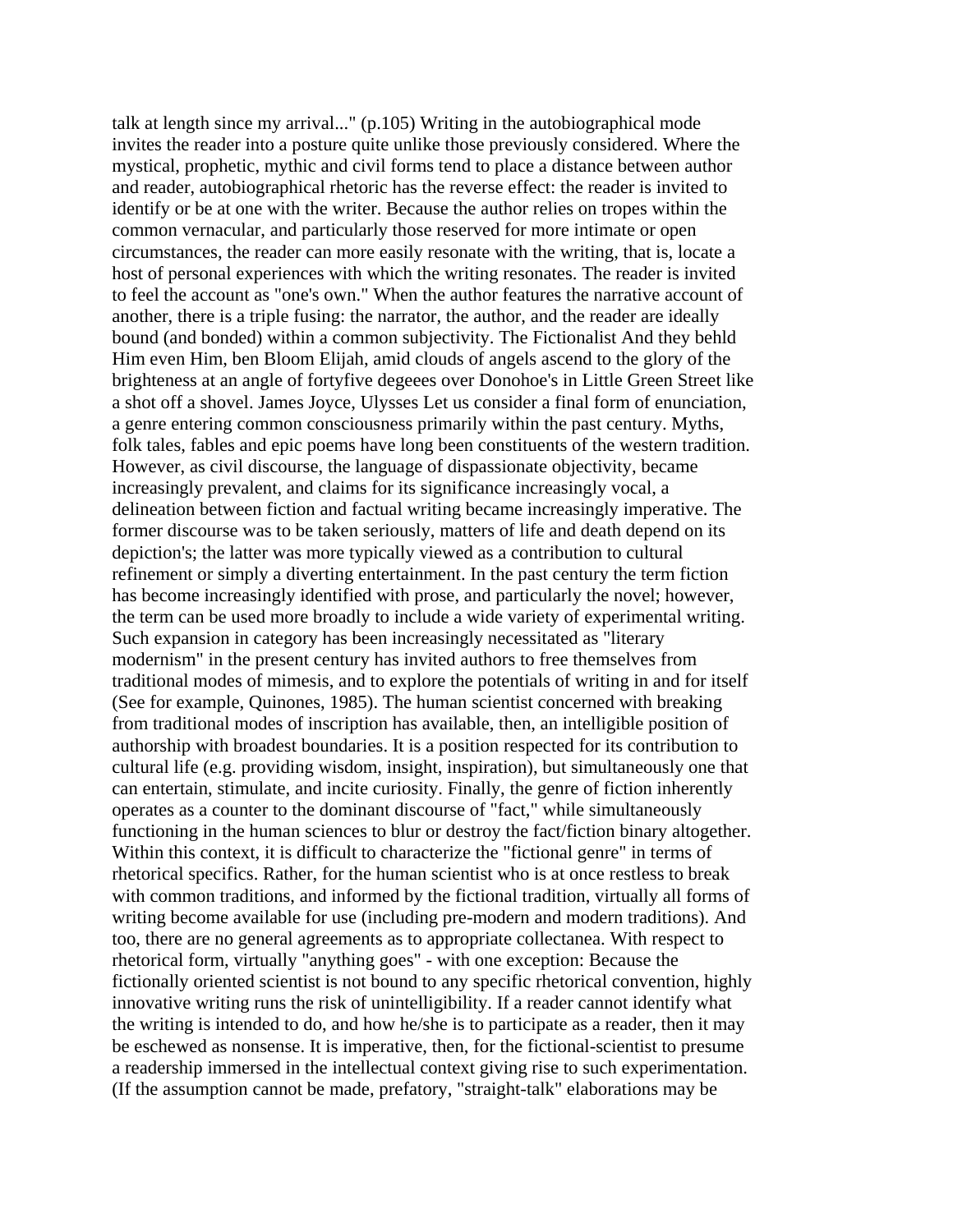necessary to establish the rational forestructure.) Although the range of experimental writing in the human sciences continues to expand, for present purposes I wish to focus on a single rhetorical posture. In my view, the most significant contribution afforded by the genre is its expansion of vocal registers. That is, in a variety of contrasting ways, authors have enriched the number of realities, rationalities, or values embraced within a single work. All of the genres considered heretofore depend on and reinstantiate the assumption of the author as a singular subjectivity. They presume and express the view of the author as a unified being, of one mind, one consciousness, a coherent rationality, and moral integrity. To be other than unified is invite epithets of incoherence, self-contradiction, or moral muddlement. However, the fictional impulse has given broad license for the dispersion of authorship. One of the earliest and most provocative illustrations is Michael Mulkay's 1985 volume, The Word and the World, Explorations in the Form of Sociological Analysis. The volume is extraordinary for its range of polyphonic experimentation. In the introductory chapter, the voice of a querulous interlocutor is interspersed throughout the text. The expository Mulkay speaks of "extending the range of analytical discourse to include forms not previously considered appropriate." (p.10) The Interlocutor replies "That sounds very attractive in principle, but it ignores the important distinction between fact and faction..." (p.10). Mulkay goes on to explain that even within science, "what is fact for one (scientist) is no more than fiction for the other."(p.11) The interlocutor rebuts, "Aren't we in danger of confusing two different meanings of 'fiction?'... Later chapters include an exchange of correspondence between the "fictional" figures of Marks and Spencer, letters from these individuals to Mulkay himself, a one-act play, a multi-participant discussion in which several of the "fictitious" participants are models of living and identified scientists, and a discussion among a group of inebriated participants at the Nobel ceremonies. While intellectually resonating with Mulkay's work, Stephen Tyler's 1987 volume, The Unspeakable, opens a new range of formatics. For example, in one attempt to dislodge the scientific view of language as carrying specific meaning (and therefore transparently revealing truth), Tyler playfully deconstructs a phrase from semiotics ("movement along the syntagmatic axis...") by showing that when the meanings of each word are fully traced, the phrase actually means, "the second world war pitted the anally fixated Germans against the orally fixated British." In a mirthic burst, Tyler than rapidly heaps one discursive tradition on another to animate the argument: The simultaneity of paradigmatic implication interrupts the urgent forward flow of signifiers in the singularity of time. Don't follow forking paths! Don't fork! Get thee behind me Borges! Time marches on! (1987, p.6) However, the rhetorical richness of the piece is perhaps best illustrated by the lyric mode with which Tyler completes the chapter: Beneath the glimmering boreal light, mirrored polar ice groans and heaves, the flame flickers feebly on the altar hearth, in the later heart, into the moldy breathing darkness of the antipodal night. (p.59) A final illustration of the polyvocality of fictional experimentation is provided by Stephen Pfohl's 1992 work, Death at the Parasite Cafe. The volume begins with five different "(w)riting prefaces:" from the editor, the translator, the author, the graphic artist, and the copy (w)riter, each representing a different position of authorship. The remaining chapters are collages of richly variegated forms of writing, including the mystical: "This is a story of...one (who is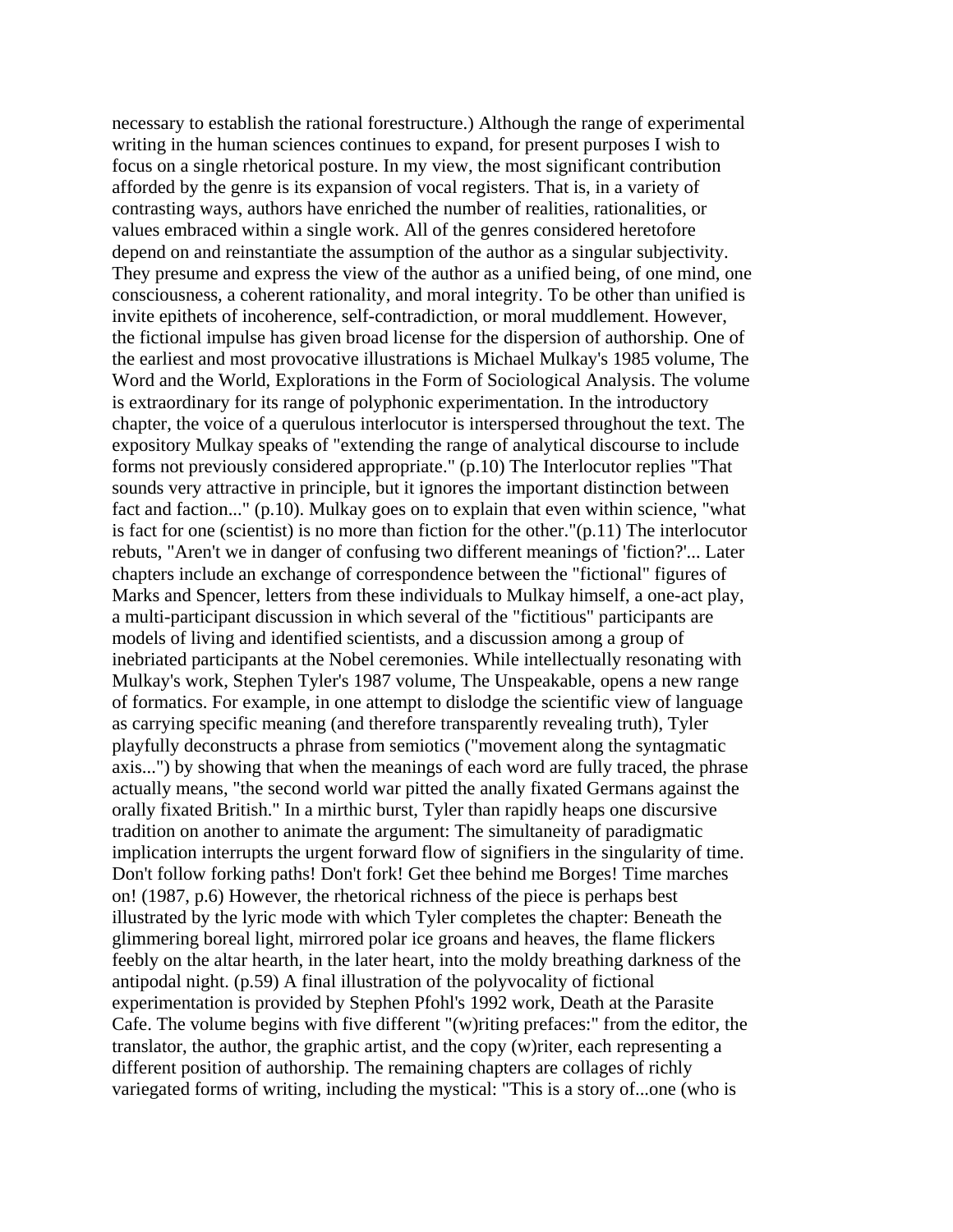(k)not One) to pass throughout the HORRORS of being orphaned. Without transcendence or the sublime assurance of genius. Without heroics or the call to war..." (p. 264), the prophetic: "This is the Parasite Cafe, a dark if brilliantly enlightened space of postmodernity where a transnational host of corporate inFORMational operatives feed upon the digitally coded flesh of others." (p.8), the autobiographical: "I'd like to inFORM you that my recollections of that field research in Florida represent the "origins" of the words you are reading." (p.54), the civil: "To take seriously the situated character of all knowledge is not to deny the objectivity of social scientific truths but to demand of objectivity that it reflexively locate the (always only) provisional adequacy of its own partial positionings with the world it studies." (p.79), and the fictional: "It's incredible to be here. I never thought I'd be writing these words in prison and with such fear." (p.59), all interlarded with photographs, headlines, and visitations by various "factional" characters such as Black Madonna Durkheim, Rada Rada, and Jack O. Lantern. With respect to reader positioning, it is useful to compare fictional endeavors with the autobiographical. In both cases there is an attempt to break the traditional hierarchical relationship between author and audience. Both avoid authoritative, well defended monologues. However, where the autobiographer often undermines author/ity by importing alterior, verbatim voices into the text, the fictionalist places greater reliance on multiple traditions represented within the single text. In a Bakhtinian sense the fictionalist actively "ventriloquates" the various genres (or speech communities) of which he/she is a constituent. Closely related, both the autobiographer and the fictionalist privilege dialogue over monologue; however, dialogue in the former case is achieved by establishing a relationship within the text between autobiographer and interlocutor/subject, whereas in the latter dialogue emerges from the author's juxtaposition and orchestration of differing voices. Both the diarist and the fictionalist also break with the civil tradition, in their frequent expression of political and moral views. However, such valuational expressions differ from those of the mystical and prophetic writer in their lack of a singular standpoint; rather than opting for the high ground, thus disadvantaging the reader, they tend toward multiple and fragmented voices - often admitting a moral relativity. Finally, we must consider a way in which the fictional voice is unique within the family considered here. Here it is useful to array the various genres along a continuum of author/reader distance. The mystical, prophetic and mythic voices clearly demark the author from the reader. The author in these cases is an independent being, a knower who in/forms the reader. The civil voice draws the reader closer, speaking to a common (albeit competitive) "brotherhood" of well intentioned and rational truth seekers. The autobiographer brings the reader even closer to the author. The author's experience (soul) is rendered transparent and accessible. With fictional writing, however, we discover a new domain of ironic distance. On the one hand the genre invites a high degree of author/reader intimacy. The author does not adopt a god's eye-view - coherent, impersonal and contained. Rather, he/she enables the reader access to the full complexity of being - the passionate, the playful, the sophisticated, the brutish, and so on. Further, drawing on the tradition of fiction as entertainment, the genre invites the reader to enjoy the experience, to indulge in the pleasures of the text. Yet, it is this very context of entertainment that gives rise to the ironic distance. For every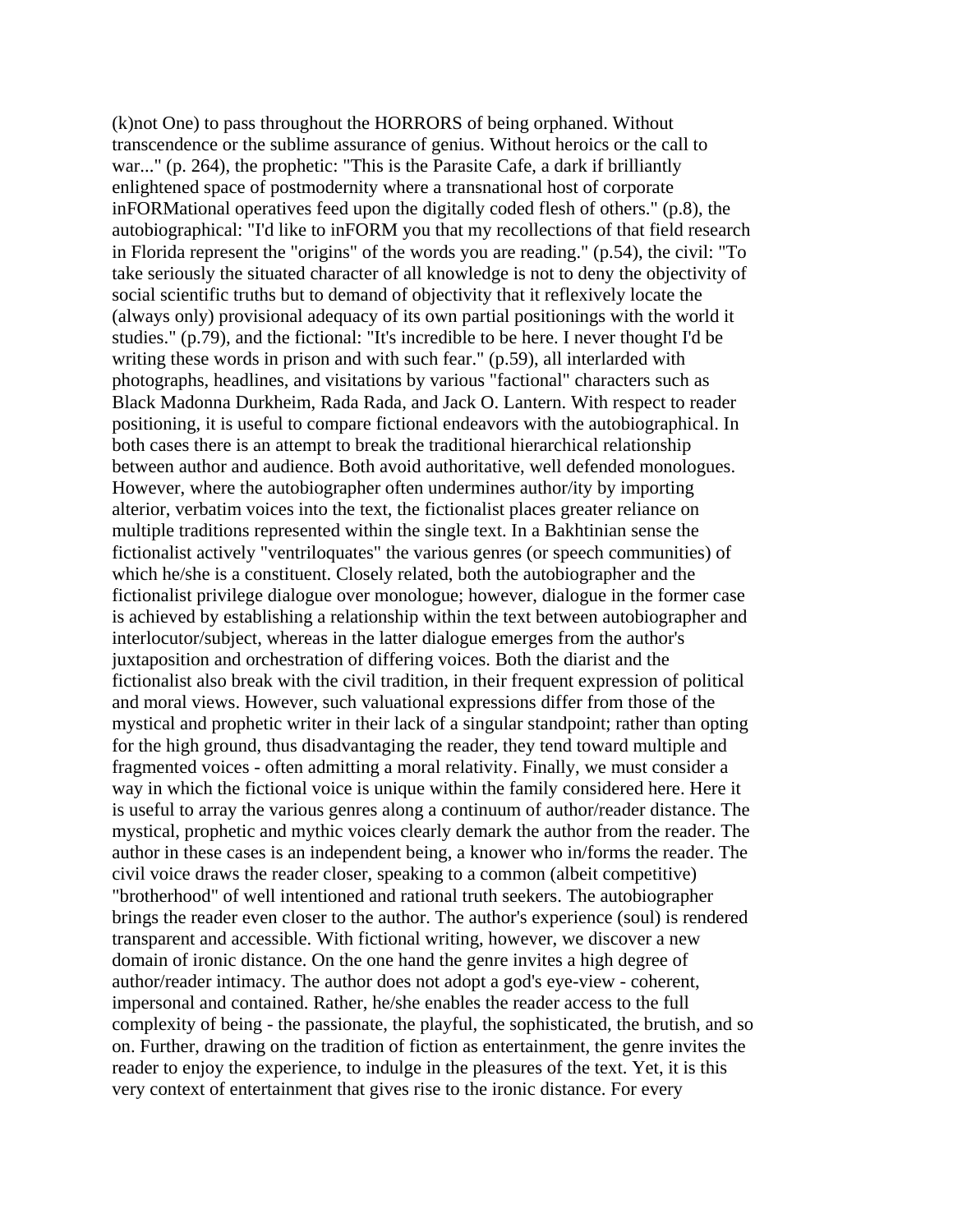evidence of textual crafting - of "writerliness" - is simultaneously evidence of an authorial presence that is removed from the text, who is not authentically present but a "wizard behind the curtain." The earmarks of the fictional suggest a created world that is not to be taken seriously after all, one which is only visited by the autonomous author in the service of enthralling an audience. Inscription in Question I have attempted in the foregoing to locate in current human science writings a range of historical resonances, implicit claims to positions worthy of attention, the rhetorical vehicles through which they achieve efficacy, and the relationships they portend with their readers. With historical sensitivities thus attuned, we find playing through contemporary human sciences the voices of mystics, prophets, makers of myth, civil fellows, autobiographers, and fictionalists. To be sure, few writings can be singled out as "pure forms" of these genres. Not only are the genres themselves based on family resemblance ever subject to historical reconstitution, but careful analysis will typically reveal multiple voices within any reasonably complex text. Further, there are other genres to be considered, emerging for example from such authoritative realms as the judicial, the governmental, and the military (strategic). The present analysis is intended to be neither pictorial nor complete, but to serve as a resource for further reflection. I do not view such deliberation as best served by fastening on the deconstructive implications of the analysis. The substantial literature on the rhetoric of the human sciences has already generated broad consciousness of the constructed character of truth telling. Further, a recognition of our modes of rhetoric and the traditions from which they draw is not ultimately emancipatory. To be aware of the role of tradition, literary convention, and rhetorical rules does not permit escape. Even the recognition is reliant on the same resources it may serve to discredit. In this sense, the present analysis is fully dependent on the same rhetorical forms that it attempts to illuminate (most especially the civil and the mythical). Rather I see the most fruitful reflection issuing first from questions of comparative value and second from the challenge of expanding modes of expression. Several comments may be useful in seeding these dialogues. With respect to comparative merit, there are at least three major (and interrelated) criteria to consider: function, audience, and politics. It should be clear from the above analysis that the human sciences are scarcely unified in conception of function. Where goals of prediction and control are paramount in certain circles, others are variously committed to such ends as generating insight, emancipating the reader, moral molding, providing conversational resources, and constructing cultural futures. To the extent that we recognize these multiple goals as legitimate, we must also welcome the broad variation in traditions of voice. Mystical writing may be of little value in predicting drug use or suicide, while civil discourse is morally torpid; and so on. In effect, we may value the full panoply of available rhetorics, and attend to their relative strengths as we range over possible scientific and scholarly goals. Concerning audience, we find a strong tendency for scholarly enclaves to coalesce around particular genres of writing, with a concomitant disparagement of the alternatives (e.g. for variously being "mystifying," "banal," "impractical," "mawkish," "merely entertaining", etc.). Those outside the genres are unprepared to enter author/reader relationships outside their specialties. For example, to approach a mystical writing from a grounding in civil discourse is tortuous and unrewarding; at the same time the autobiographer will often find civil discourse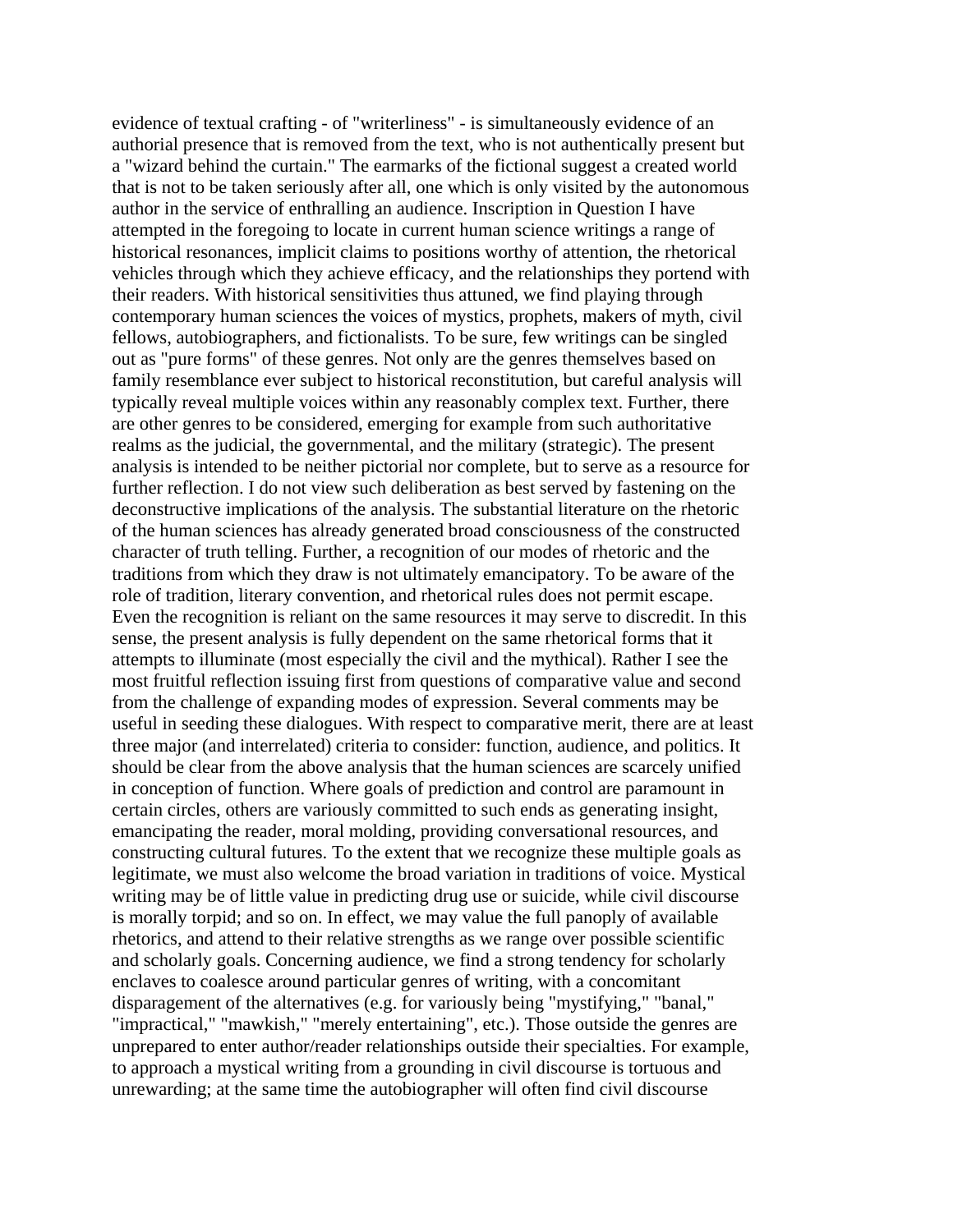agonizingly flat and technical. The problem is exacerbated in terms of the capacity of the human sciences to reach audiences outside the academy. Although these various genres borrow heavily from common cultural traditions, as they continue to circulate within the academy and scholars continue to search for more sophisticated forms of enunciation (more mystifying, arousing, precise, inventive, and so on), their intelligibility as authoritative genres wanes within the public sphere. Most academic derivatives from conventional culture become unreadable in their locales of origin. We find, then, that in selecting from the existing genres, the scholar vastly truncates the potential audience for his/her work. We shall return to this issue shortly. Regarding political implications, the preceding analysis has emphasized the ways in which these various modes of voice favor or fashion forms of relationship. In effect, in selecting a genre one simultaneously invites a particular form of cultural life; genres of inscription function as mechanisms of social production. In this sense it is important to place not only the content of various works, but the forms of writing themselves under evaluative scrutiny. In the manner of positioning self and other, to what forms of society does the scholar wish to contribute? The ramifications of such queries are many, from matters of educational policy and pedagogical practice, to issues of familial and societal organization. However, to the extent that one favors cultural democratization, the dialogic generation of truth and morality, and reducing the experienced distances among people, then we find severe limitations inhering within our current legacy of inscription. Yet, in the end we need not be limited by this particular legacy. We do find attempts by human science scholars to further enrich the modes of legitimate expression. For example, we owe to R.D. Laing's Knots a debt for its introduction of the poetic voice to the human sciences, a voice that is increasingly present to the field. There is also a vital movement toward performance - the use of acting, dance, public display, music - as a means of carrying out professional work (see, for example, Case, Brett, and Foster, 1995; Gergen, 1995; Blumenfeld-Jones, 1995). While visual artists have long used their medium to speak of the human condition, we now find human scientists turning to art as a means of communication (see, for example, Gergen and Walter, in press). Similarly, human scientists are increasingly turning their attention to potentials of film and video as forms of professional expression. Films such as Paris is Burning, Hoop Dreams, and The Hunger Within continuously threaten the border between visual ethnography and entertainment. Most importantly, the shift toward performance, poetry, art and visual modalities, threaten the scholar/non-scholar binary. The identity of the scholar as authority is undermined, but the sciences are richly laminated in expressive capacity. Further, these expressive genres rely less heavily than most of the traditional argots on hierarchical structures. In the case of film and video, in particular, it might be said that rhetorical success depends importantly on the degree to which the work resonates with the pre-existing orientation of the audience. Here the audience does not anticipate "working in order to understand," but being pleasured through the "author's" understanding of them. Finally, the emerging range of genres opens an unparalleled possibility for human science scholars to reach audiences outside the academy itself. Where the success of the existing genres is largely dependent on a sophisticated coterie of initiates, the move to art, theater, poetry, film and the like is more populist. Particularly in the case of film and video, the audience is vast and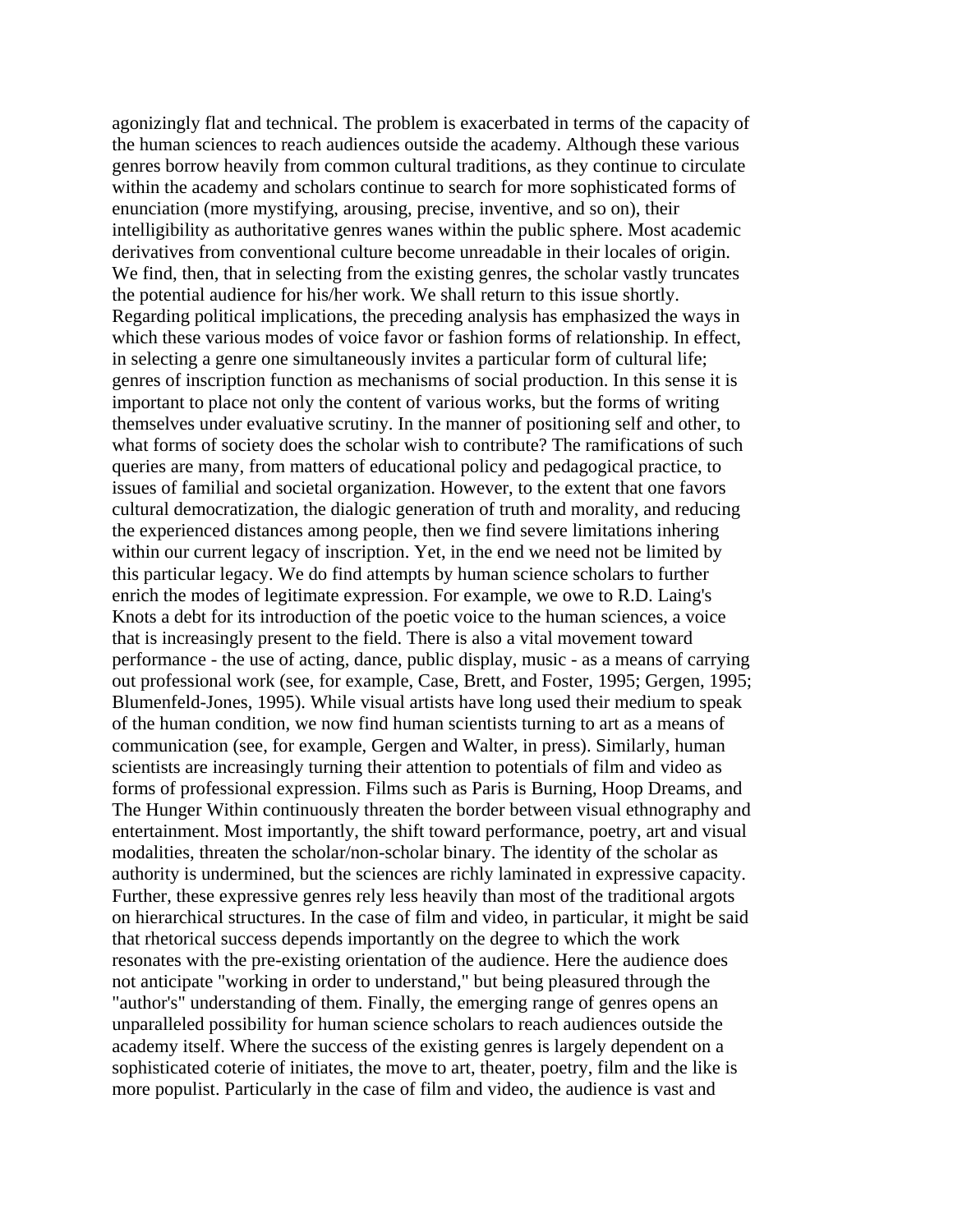thoroughly prepared. A good book may have three openings entirely dissimilar and...one hundred times as many endings. Flann O'Brien, At Swim-Two-Birds References Bakan, D. (1990) Sigmund Freud and the Jewish mystical tradition. London: Fee Association Books. Baudrillard, J. (1994) Simulacre and simulation. Ann Arbor: University of Michigan Press. Baumgardt, D. (1961) Great western mystics: their lasting significance. New York: Columbia University Press. Bloom, L.R. (1996) Stories of one's own: nonunitary subjectivity in narrative representation. Qualitative Inquiry. 2, 176-197. Blumenfeld-Jones, D. S. (1995). Dance as a mode of research representation. Qualitative Inquiry, 1, 391-401. Bourdieu, P. (1977) Outline of a theory of practice. Trans. R. Nice. Cambridge: Cambridge University Press. Brown, N.O. (1991) Apocalypse and/or metamorphosis. Berkeley: University of California Press. Case, S., Brett, P. and Foster, S.L. (Eds.) (1995) Cruising the performative. Bloomington, IN: Indiana University Press. Clifford, J. and Marcus, C. (Eds) (1986) Writing culture. Berkeley: University of California Press. Deleuze, G. and Guattari, F.(1983) Anti-Oedipus, Capitalism and schizophrenia. Minneapolis: University of Minnesota Press. Dickens, D.R. and Fontana, A. (Eds.)(1994) Postmodernism and social inquiry. New York: Guilford. Eakin, P. (Ed.)(1991) American autobiography: retrospect and prospect. Madison: University of Wisconsin Press. Elbaz, K. (1987) The changing nature of self: a critical study of autobiographical discourse. Iowa City: University of Iowa Press. Elias, N. (1993) The civilizing process. Oxford: Blackwell. Foucault, M. (1978) The history of sexuality, Vol. 1 New York: Pantheon. Garroutte, E.M. (1992) When scientists saw ghosts and why they stopped: American spiritualism in history. In T. Wuthnow (Ed.) Vocabularies of public life. London: Routledge. Gergen, K.J. (1994) Realities and relationships. Cambridge: Harvard University Press. Gergen, K.J. and Gergen, M.M. (1986) Narrative form and the construction of psychological science. In T. Sarbin (Ed.) Narrative psychology: The storied nature of human conduct. New York: Praeger. Gergen, K.J. (1995) Performative psychology: the play begins. Psychology and the Arts. Fall, 8-9. Gergen, K.J. and Walter, R.(in press) Real/izing the relational. Journal of Social and Personal Relationships. Giddens, A.(1990) Consequences of Modernity. Stanford, CA: Stanford University Press. Grant, P. (1983) Literature of mysticism in the western tradition. New York: St. Martins Press. Haraway, D. (1988) Situated knowledges: the science question in feminism and the privilege of partial perspective. Feminist Studies, 14: 575-599. Hebdige, D. (1987) Subculture, the meaning of style. London: Routledge. Hollinger, R.(1994) Postmodernism and the social sciences. Thousand Oaks, CA: Sage. Horkheimer, M. (1974) Eclipse of reason. New York: Seabury. Johnston, W. (1978) The inner eye of love: mysticism and religion. San Francisco: Harper and Row. Jung, C.G. (1973) Four Archetypes. Princeton: Bollingen. Originally published in 1945. Kirschner, S.R. (1996) The religious and romantic origins of psychoanalysis. New York: Cambridge University Press. Knight, H. (1947) The Hebrew prophetic consciousness. London: Lutterworth. Lacan, J.(1953) Actes du Congress de Rome, La Psychoanalyze, I. Laing, R.D. (1967) The politics of experience. New York: Pantheon. Laing, R.D.(1970) Knots. New York: Pantheon. Landau, M. (1991) Narratives of human evolution. New Haven: Yale University Press. Lasch, C. (1979) The culture of narcissism. New York: Lasch, C. (1991) The true and only heaven, progress and its critics. New York: